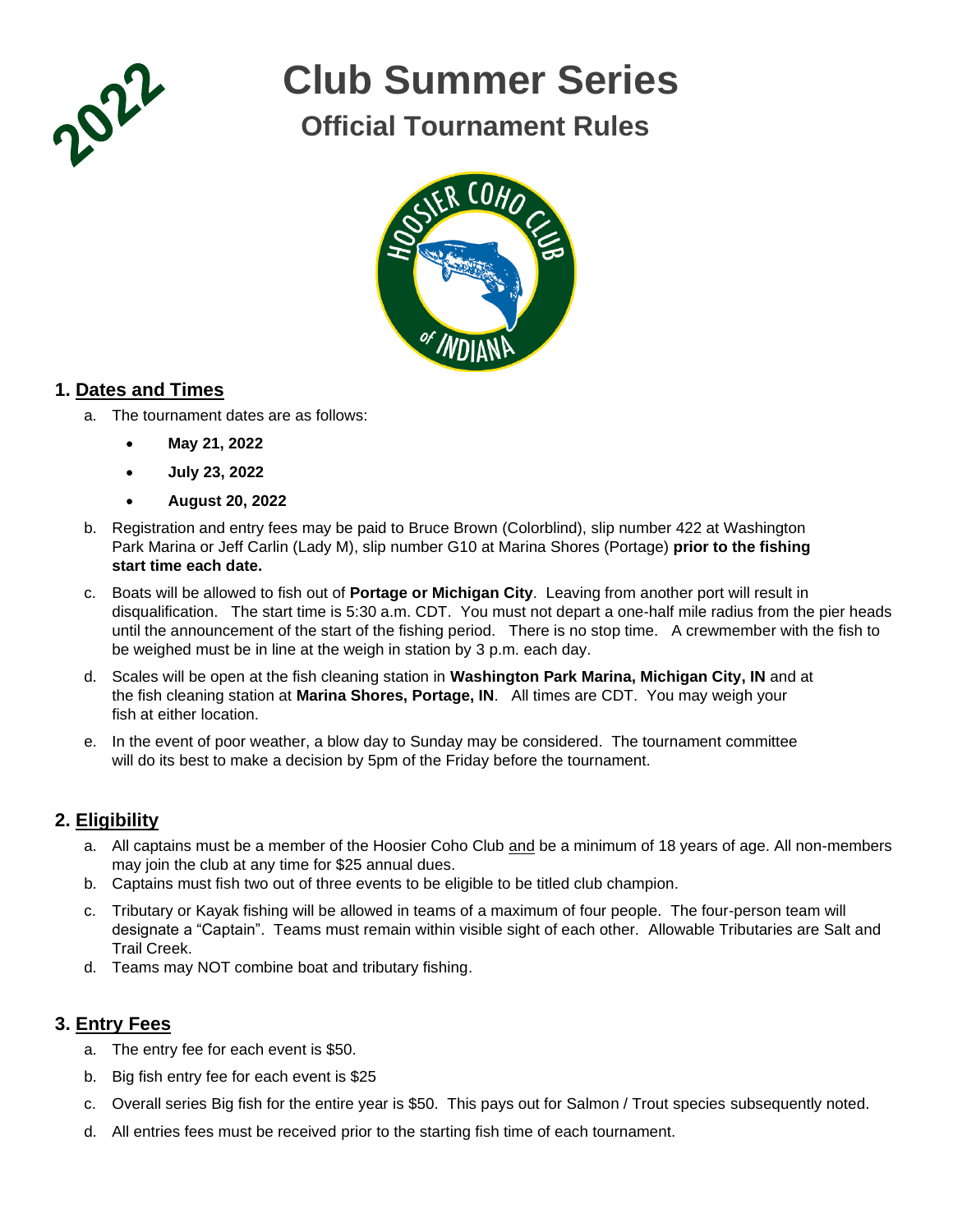### **4. Scoring**

- a. Winners for individual tournaments will be determined by a total accumulation of points based on a maximum of 5 fish weighed in for the fishing period. A one man DNR limit is allowed – 3 Lake Trout max.
	- i. One point per pound (nearest hundredth pound) total weight plus 10 points per fish:
- b. The team accumulating the highest number of points in each individual tournament will be the winner, followed by the team with the next highest accumulation, and so on.
- c. Club Champion scoring will utilize a points system based on your placement in each tournament. For example 1<sup>st</sup> place - 1 point, 2<sup>nd</sup> - 2 points and so on. 11<sup>th</sup> place and higher will receive 11 points. If a boat does not weigh, they will be assigned the lowest possible position based on entries.
- d. Your top two (out of three) events will be used to determine club champion scoring.
- e. At the end of the season, the boat with the least points is crowned club champion. If a tie occurs, the total weight sum of each boat's top two scoring tournaments will be used as a tie breaker.
- f. Big fish for each event will be the largest of your 5 fish weighed. This big fish must be part of your 5 fish weighed for the tournament.
- g. Overall Big fish for the entire series (separate \$50 entry for the year) will pay out for each of the following species: Coho Salmon, King Salmon, Steelhead Trout, Lake Trout, and brown trout. You may weigh any of these big fish at each event separately. They do not have to be a part of your 5 fish bag for each tournament.

#### **5. Prizes**

- a. Individual Contests will payout 100% to the top three places (60%, 30%, 10%).
- b. Big Fish for each event will pay back 100%. 70% for first and 30% for second.
- c. Big fish for the entire series will pay out for each species (Coho, King, Steelhead, Lake Trout, and Brown Trout). **100% payout for each species. 70% for first and 30% for second.**
- d. Winners will receive trophies / plaques and cash prizes. Trophies, plaques, and winnings will be awarded at the September HCC meeting / awards ceremony.
- e. At the conclusion of all three events (September HCC meeting) the overall winner be named **Club Champion.**

#### **6. Fishing Rules**

- a. All DNR state laws and regulations apply while fishing within that state's jurisdiction. Minimum size for all species is 14 inches. Certified boards will be used at the weigh-in station. **DNR rules will apply.**
- b. You may NOT exchange fish with any other boat or weigh fish caught outside of the tournament period.

#### **7. Disqualifications**

- a. Disqualification for any reason will result in the forfeiture of all entry fees.
- b. Failure to comply with any of the rules listed will result in disqualification.

#### **8. Liability**

- a. All reasonable precautions will be taken by the Tournament Committee to protect persons and property during the tournament. Neither the Tournament Committee, Rules Committee, officers and directors of the Hoosier Coho Club, or sponsors can or will be responsible for the safety of persons or for accident, theft, damage by fire, vandalism, or any other cause for loss to a contestant's property.
- b. Participants understand and agree to hold harmless the aforementioned groups and individuals from liability or damage as may be incurred from participation in the tournament.